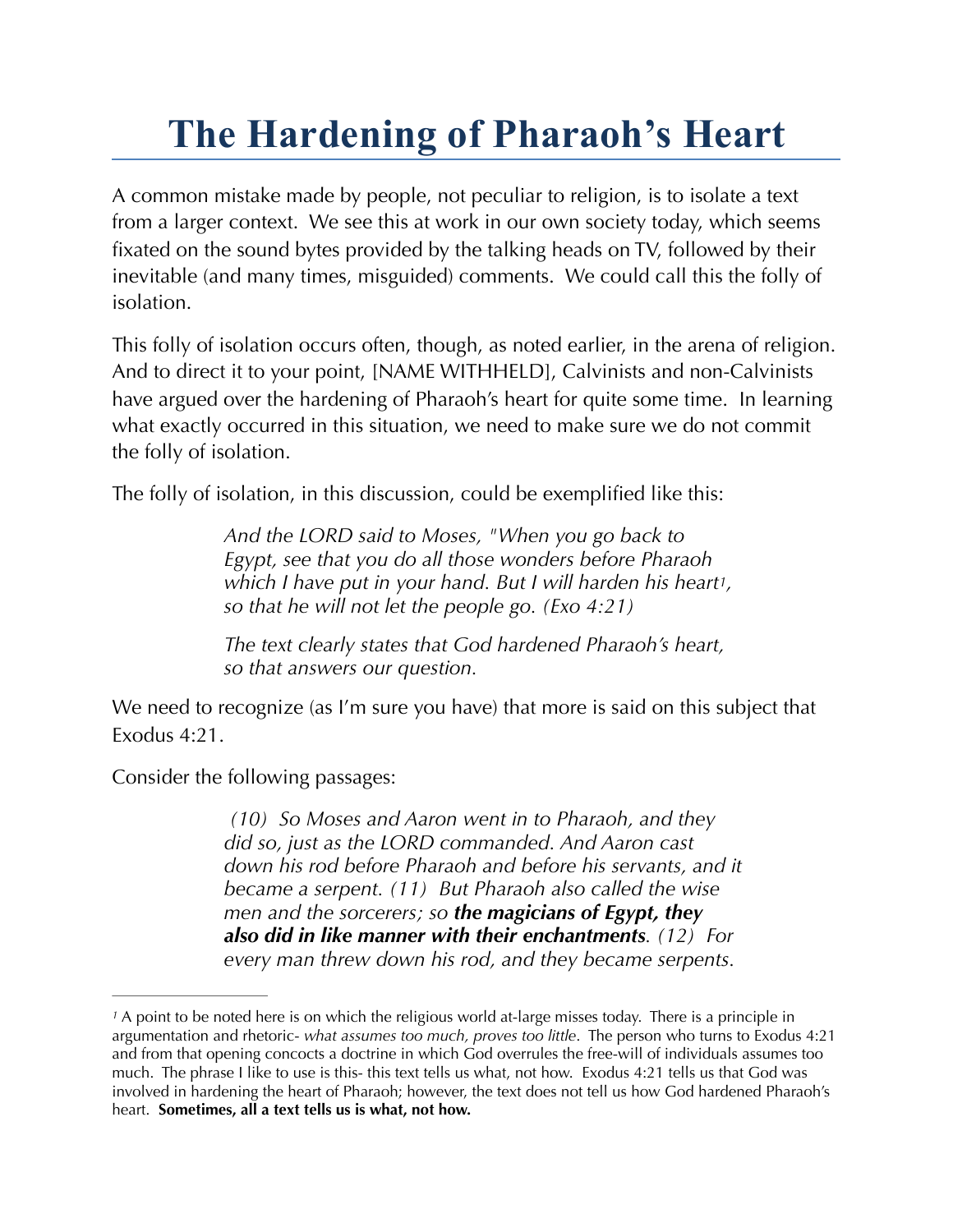*But Aaron's rod swallowed up their rods. (13) And Pharaoh's heart grew hard, and he did not heed them, as the LORD had said. (Exo 7:10-13)* 

*Then the magicians of Egypt did so with their enchantments; and Pharaoh's heart grew hard, and he did not heed them, as the LORD had said. (Exo 7:22)* 

 *(13) So the LORD did according to the word of Moses. And the frogs died out of the houses, out of the courtyards, and out of the fields. (14) They gathered them together in heaps, and the land stank. (15) But when Pharaoh saw that there was relief, he hardened his heart and did not heed them, as the LORD had said. (Exo 8:13-15)* 

 *(34) And when Pharaoh saw that the rain, the hail, and the thunder had ceased, he sinned yet more; and he hardened his heart, he and his servants. (35) So the heart of Pharaoh was hard; neither would he let the children of Israel go, as the LORD had spoken by Moses. (Exo 9:34-35)* 

Exodus 4:21 states that the Lord hardened Pharaoh's heart and I certainly do not argue with that (and, indeed, no Bible-believer should); what is left to be determined is how that was accomplished.

Exodus 7:10-22 indicates for us that the magicians of Egypt played a role in hardening Pharaoh's heart. By mimicking, in some degree, the miracles performed through Moses and Aaron, the magicians led Pharaoh to believe that they were just as powerful as the God of Moses and Aaron.

Exodus 8:13-35 indicates for us that Pharaoh was responsible for hardening his own heart. His attitude was an attitude that is still replicated today- *I'm going to live for myself until the hard times come, and then I will cry out for help; after the help comes, I'll go back to my old ways* (I know the phraseology is rather crude, but I think you get the gist of what I'm saying).

So we see at least three people/groups of people responsible, to some degree, for hardening Pharaoh's heart: the Lord, the magicians, and Pharaoh himself.

To attribute the hardening of Pharaoh's heart to the Lord alone and to accuse Him of violating Pharaoh's free-will is without proof. If we are going to say that because of Exodus 4:21 that God violated Pharaoh's free-will and hardened his heart, then